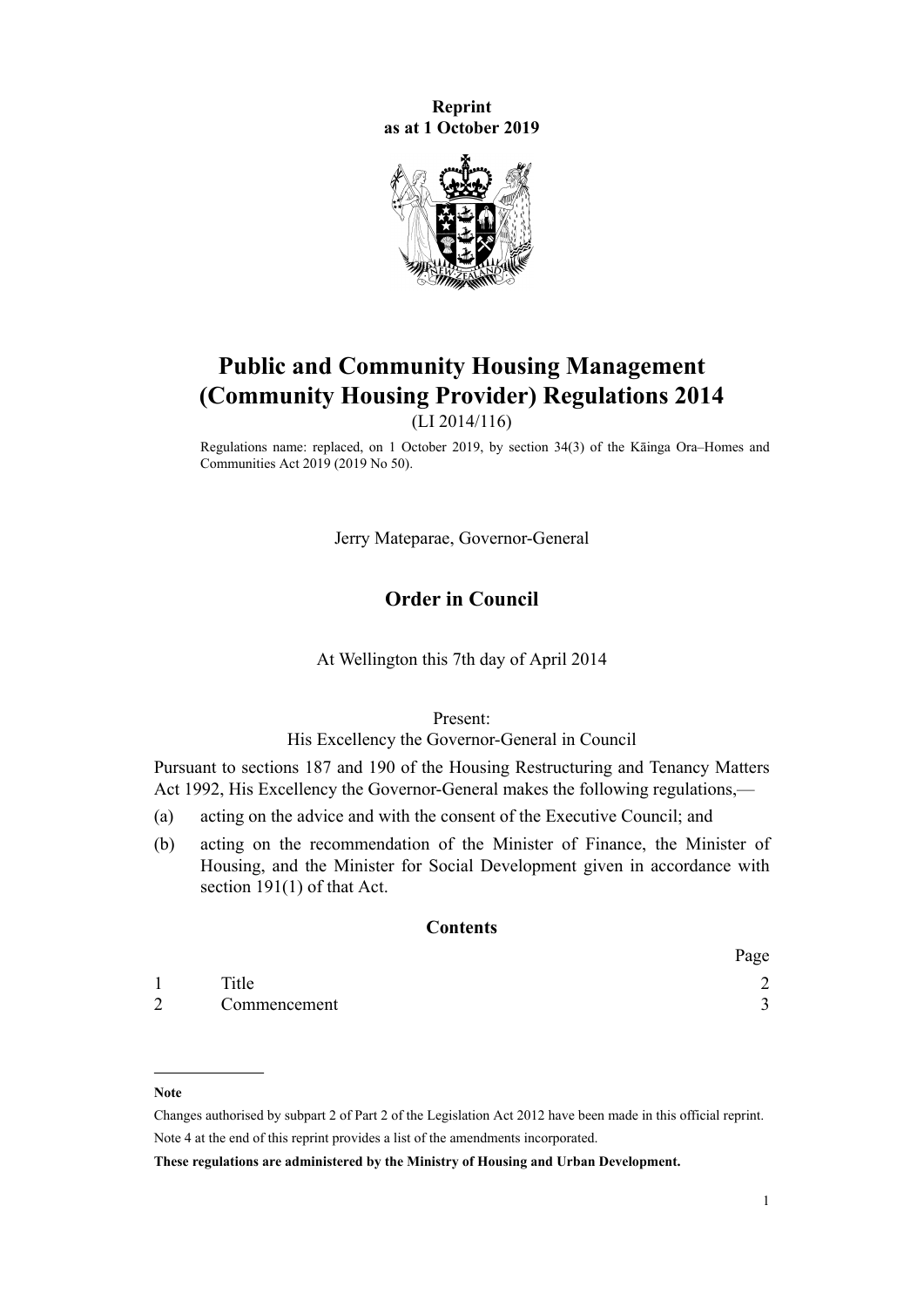<span id="page-1-0"></span>

| r 1            | <b>Public and Community Housing Management</b><br>(Community Housing Provider) Regulations 2014                                | Reprinted as at<br>1 October 2019 |
|----------------|--------------------------------------------------------------------------------------------------------------------------------|-----------------------------------|
| 3              | Interpretation                                                                                                                 | 3                                 |
|                | Application for registration                                                                                                   |                                   |
| 4              | Application for registration                                                                                                   | 3                                 |
|                | Eligibility criteria                                                                                                           |                                   |
| 5              | Eligibility criteria                                                                                                           | 3                                 |
|                | Information required in application for registration                                                                           |                                   |
| 6              | Information required in application                                                                                            | $\overline{4}$                    |
|                | Performance standards                                                                                                          |                                   |
| 7              | Performance standards that apply to class 1: social landlord and<br>providers with deemed registration                         | 5                                 |
|                | Register                                                                                                                       |                                   |
| 8<br>9<br>10   | Electronic register required<br>Prescribed information<br>Information that must be publicly accessible on register             | 5<br>5<br>6                       |
| 11             | Search criteria                                                                                                                | 6                                 |
|                | Complaints                                                                                                                     |                                   |
| 12<br>13<br>14 | Information that must be provided with complaint<br>Decision whether to proceed with complaint<br>After complaint investigated | 6<br>6<br>6                       |
|                | Income-related rent subsidy                                                                                                    |                                   |
| 15             | Date that income-related rent subsidy becomes available                                                                        | $\overline{7}$                    |
|                | Request for revocation of registration                                                                                         |                                   |
| 16             | Request for revocation of registration under section $170(2)$ of Act                                                           | $\overline{7}$                    |
|                | Appeals                                                                                                                        |                                   |
| 17             | Appeals to be made to District Court                                                                                           | $\overline{7}$                    |
|                | <b>Schedule</b>                                                                                                                | 8                                 |
|                | Performance standards for registered community housing<br>providers                                                            |                                   |

# **Regulations**

# **1 Title**

These regulations are the Public and Community Housing Management (Community Housing Provider) Regulations 2014.

Regulation 1: replaced, on 1 October 2019, by [section 34\(3\)](http://legislation.govt.nz/pdflink.aspx?id=LMS194689) of the Kāinga Ora–Homes and Communities Act 2019 (2019 No 50).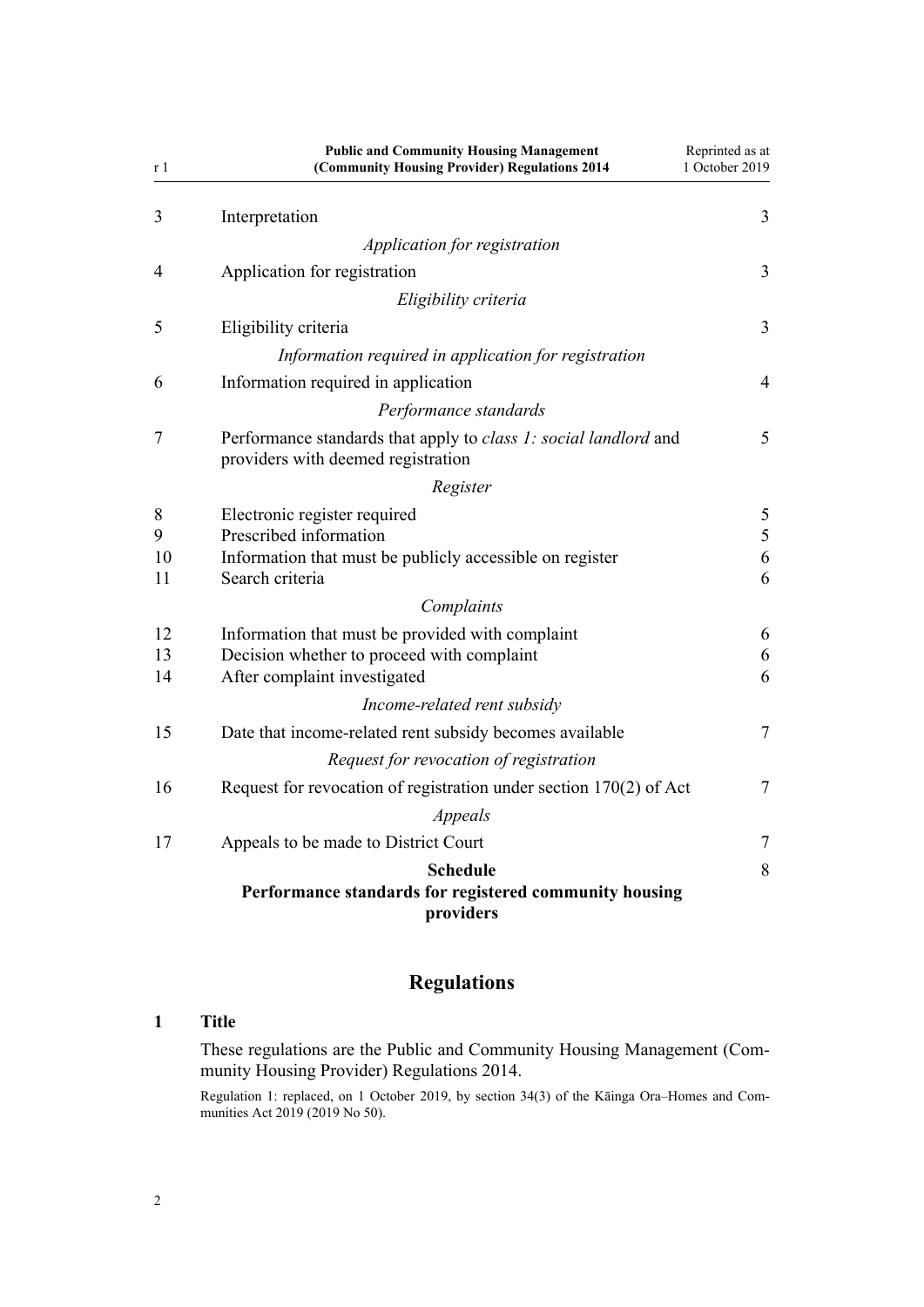# **2 Commencement**

<span id="page-2-0"></span>Reprinted as at 1 October 2019

These regulations come into force on 14 April 2014.

#### **3 Interpretation**

In these regulations, unless the context otherwise requires,—

**Act** means the [Public and Community Housing Management Act 1992](http://legislation.govt.nz/pdflink.aspx?id=DLM269427)

**agency** means the social housing agency appointed under [section 100](http://legislation.govt.nz/pdflink.aspx?id=DLM5770797) of the Act

**authority** means the regulatory authority appointed under [section 159](http://legislation.govt.nz/pdflink.aspx?id=DLM5772911) of the Act

**community housing provider** means a housing provider (other than Kāinga Ora–Homes and Communities) that has, as 1 of its objects, the provision of one or both of the following types of housing:

- (a) social rental housing:
- (b) affordable rental housing

**performance standards** means the performance standards set out in the [Schedule](#page-7-0)

**register** means the register of community housing providers established under [section 172](http://legislation.govt.nz/pdflink.aspx?id=DLM6091297) of the Act.

Regulation 3 **Act**: amended, on 1 October 2019, by [section 33](http://legislation.govt.nz/pdflink.aspx?id=LMS191136) of the Kāinga Ora–Homes and Communities Act 2019 (2019 No 50).

Regulation 3 **community housing provider**: amended, on 1 October 2019, by [section 33](http://legislation.govt.nz/pdflink.aspx?id=LMS191136) of the Kāinga Ora–Homes and Communities Act 2019 (2019 No 50).

# *Application for registration*

## **4 Application for registration**

- (1) An application may be made to the authority for registration in *class 1: social landlord* for the purpose of being eligible for funding by way of payments under reimbursement agreements and tailored agreements.
- (2) The application must be made in electronic form to the authority unless the authority considers it appropriate in the circumstances that the application be made in writing.

Regulation 4(1): amended, on 28 May 2015, by [section 16\(2\)](http://legislation.govt.nz/pdflink.aspx?id=DLM6481241) of the Housing Restructuring and Tenancy Matters (Social Housing Reform) Amendment Act 2015 (2015 No 50).

# *Eligibility criteria*

#### **5 Eligibility criteria**

The eligibility criteria for registration in *class 1: social landlord* are as follows:

- (a) the applicant must be a community housing provider; and
- (b) the applicant must not be—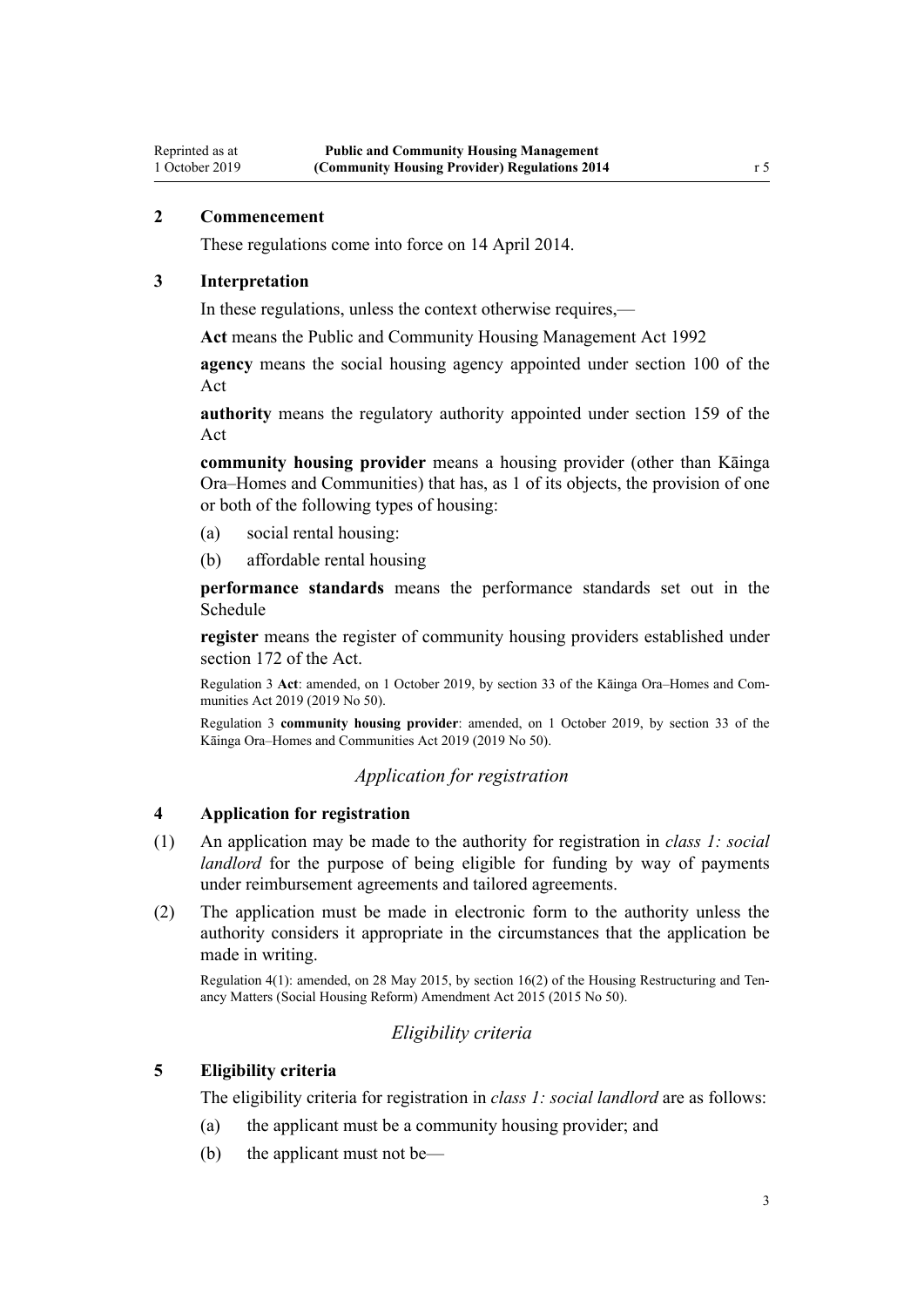- <span id="page-3-0"></span>(i) a local authority; or
- (ii) a council-controlled organisation; or
- (iii) a subsidiary of a local authority or council-controlled organisation unless the subsidiary is operating at arm's length from the local authority or council-controlled organisation; and
- (c) the applicant's governing body must, after having reviewed the performance standards, support the application for registration; and
- (d) the authority must be satisfied, on reasonable grounds, that the applicant has the capacity to meet the performance standards.

# *Information required in application for registration*

# **6 Information required in application**

- (1) An application for registration must contain the following information:
	- (a) information on the type of organisation that the applicant is; and
	- (b) the organisation's contact details, including business and postal address, and contact details of the applicant's representative for the purposes of the application; and
	- (c) information on the functions of the organisation; and
	- (d) evidence that the organisation's objects include social rental housing or affordable rental housing; and
	- (e) information on any previously submitted declarations to the authority on any related or relevant matter; and
	- (f) information on the organisation's registered charity status (if any).
- (2) The application must also contain—
	- (a) a written declaration from the applicant's governing body that it supports the application; and
	- (b) a written undertaking by the applicant that it will comply with all of the obligations of a registered community housing provider under the Act and these regulations; and
	- (c) a written declaration by the applicant as to whether the applicant or any of its personnel has or is likely to have any material conflict of interest that could affect the applicant's suitability for registration or eligibility for funding by way of payments under reimbursement agreements and tailored agreements; and
	- (d) evidence that the applicant has the capacity to meet the performance standards.

Regulation 6(1)(d): replaced, on 14 April 2015, by [regulation 4](http://legislation.govt.nz/pdflink.aspx?id=DLM6389908) of the Housing Restructuring and Tenancy Matters (Community Housing Provider) Amendment Regulations 2015 (LI 2015/42).

Regulation  $6(2)(c)$ : amended, on 28 May 2015, by [section 16\(3\)](http://legislation.govt.nz/pdflink.aspx?id=DLM6481241) of the Housing Restructuring and Tenancy Matters (Social Housing Reform) Amendment Act 2015 (2015 No 50).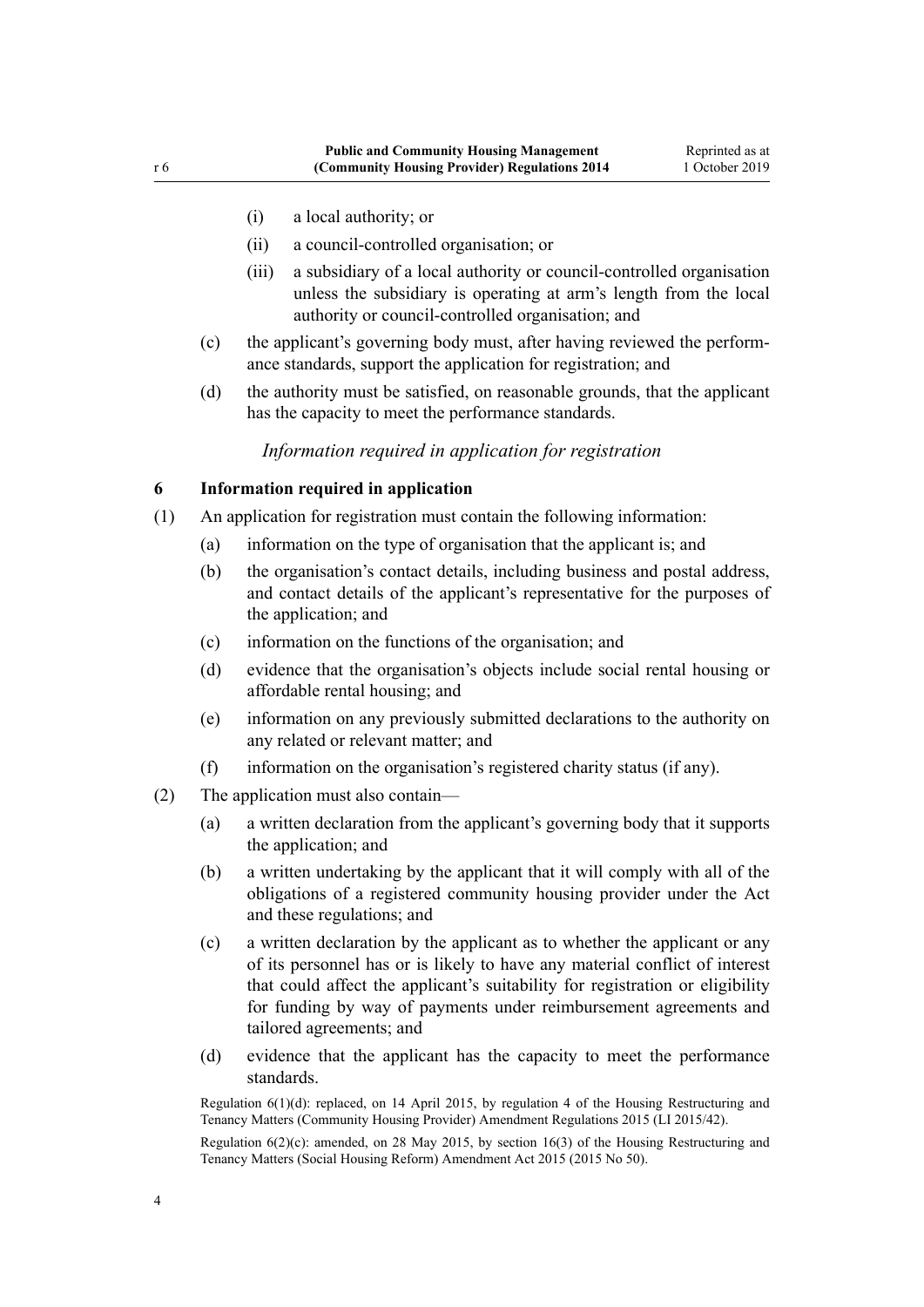# **7 Performance standards that apply to** *class 1: social landlord* **and providers with deemed registration**

- (1) A community housing provider that has obtained registration in *class 1: social landlord* must, in order to maintain that registration, meet the performance standards.
- (2) A community housing provider that is deemed to be registered under [section](http://legislation.govt.nz/pdflink.aspx?id=DLM6091298) [173](http://legislation.govt.nz/pdflink.aspx?id=DLM6091298) of the Act must, in order to maintain that registration, meet the performance standards.
- (3) The performance standards apply to the operation of a registered community provider as a whole.

# *Register*

# **8 Electronic register required**

<span id="page-4-0"></span>Reprinted as at 1 October 2019

> The authority must establish and maintain an electronic register of all registered community housing providers (whether registered under these regulations or deemed to be registered under [section 173](http://legislation.govt.nz/pdflink.aspx?id=DLM6091298) of the Act).

# **9 Prescribed information**

For the purpose of [section 172\(e\)](http://legislation.govt.nz/pdflink.aspx?id=DLM6091297) of the Act, the register must include the following information for each registered community housing provider:

- (a) the class of registration that the provider has obtained:
- (b) a description of the provider and the scope of its activities, including a description of—
	- (i) the geographic location of the provider; and
	- (ii) the name and job title of each member of the provider's senior management:
- (c) a copy of any notice of the authority's intention to suspend or revoke the provider's registration:
- (d) information on any previous suspension or revocation of registration:
- (e) a copy of any binding instructions under [section 181](http://legislation.govt.nz/pdflink.aspx?id=DLM6091709) of the Act:
- (f) details of any appointment made to the governing body under [section](http://legislation.govt.nz/pdflink.aspx?id=DLM6091708) [180](http://legislation.govt.nz/pdflink.aspx?id=DLM6091708) of the Act:
- (g) if a person has been appointed as a statutory manager, receiver, liquidator, or voluntary administrator in respect of the provider,—
	- (i) the person's name or the name of the firm with which the person is associated; and
	- (ii) the year in which the person was appointed.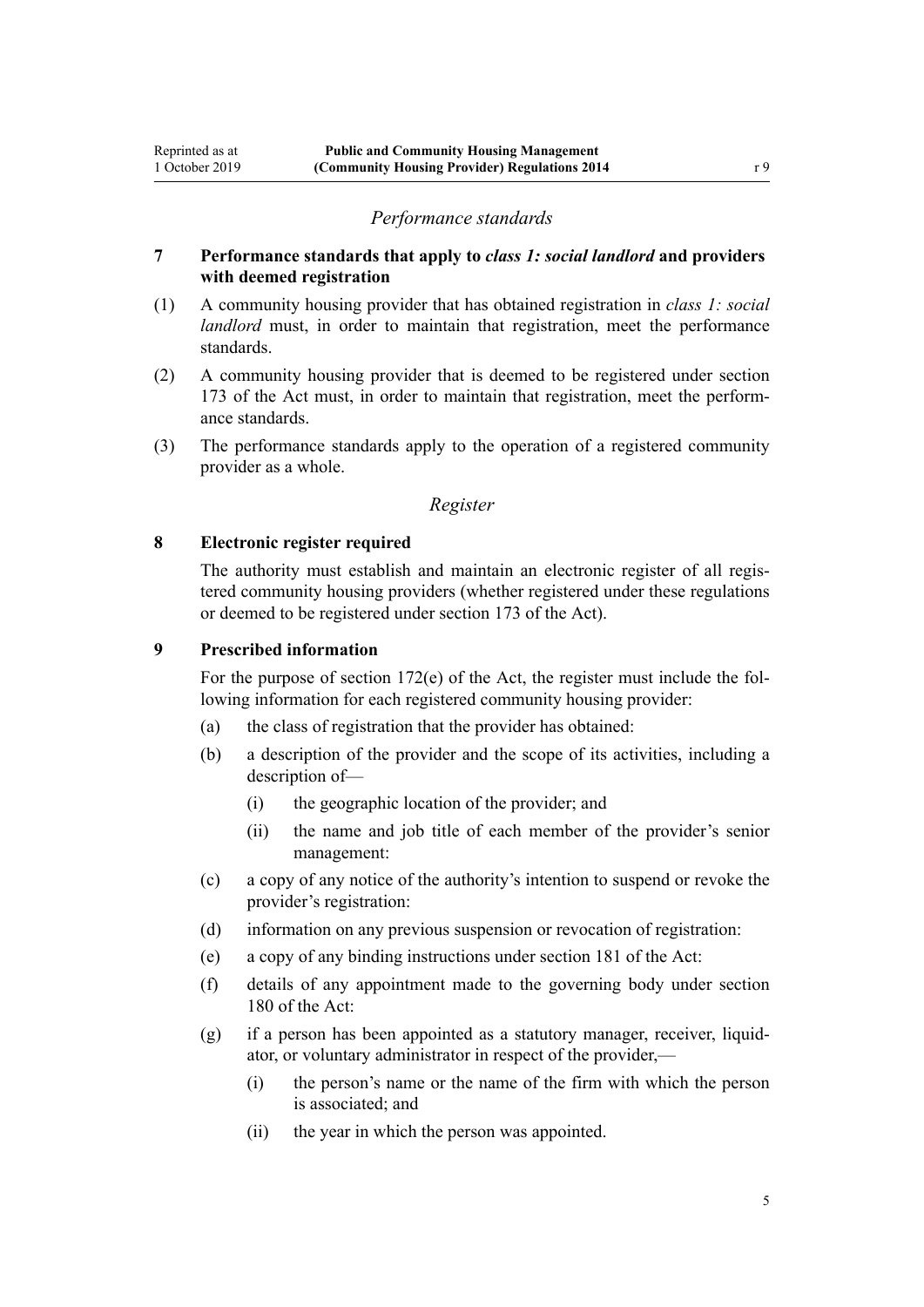# <span id="page-5-0"></span>**10 Information that must be publicly accessible on register**

The information prescribed in regulation  $9(a)$  to (f) must be made accessible through the register to the public at all reasonable times.

# **11 Search criteria**

The register may be searched by reference to any 1 or more of the following criteria:

- (a) the name of the community housing provider:
- (b) geographic location:
- (c) registration status.

# *Complaints*

# **12 Information that must be provided with complaint**

A complaint under [section 177](http://legislation.govt.nz/pdflink.aspx?id=DLM6091703) of the Act must be accompanied by the following written information:

- (a) the name and contact details of the complainant:
- (b) a brief description of the matter giving rise to the complaint, including relevant dates, places, and times:
- (c) copies of any relevant documentation and other supporting information.

# **13 Decision whether to proceed with complaint**

- (1) The authority must, within 5 working days after receiving a complaint under [section 177](http://legislation.govt.nz/pdflink.aspx?id=DLM6091703) of the Act, acknowledge receipt of the complaint in writing to the complainant.
- (2) If the authority accepts the complaint,—
	- (a) the authority must investigate the complaint within 20 working days after the complaint is received; or
	- (b) if the authority considers that the complaint cannot be adequately investigated within that time because of any complex issues involved, the authority must notify the complainant in writing and provide an estimated time frame for the investigation.

# **14 After complaint investigated**

- (1) The authority must, as soon as practicable after investigating a complaint,—
	- (a) notify the affected provider of the outcome of the investigation and, if applicable, request the provider to remedy any failure:
	- (b) notify the complainant of the outcome of the investigation, including a description of any action taken by the authority.
- (2) The authority—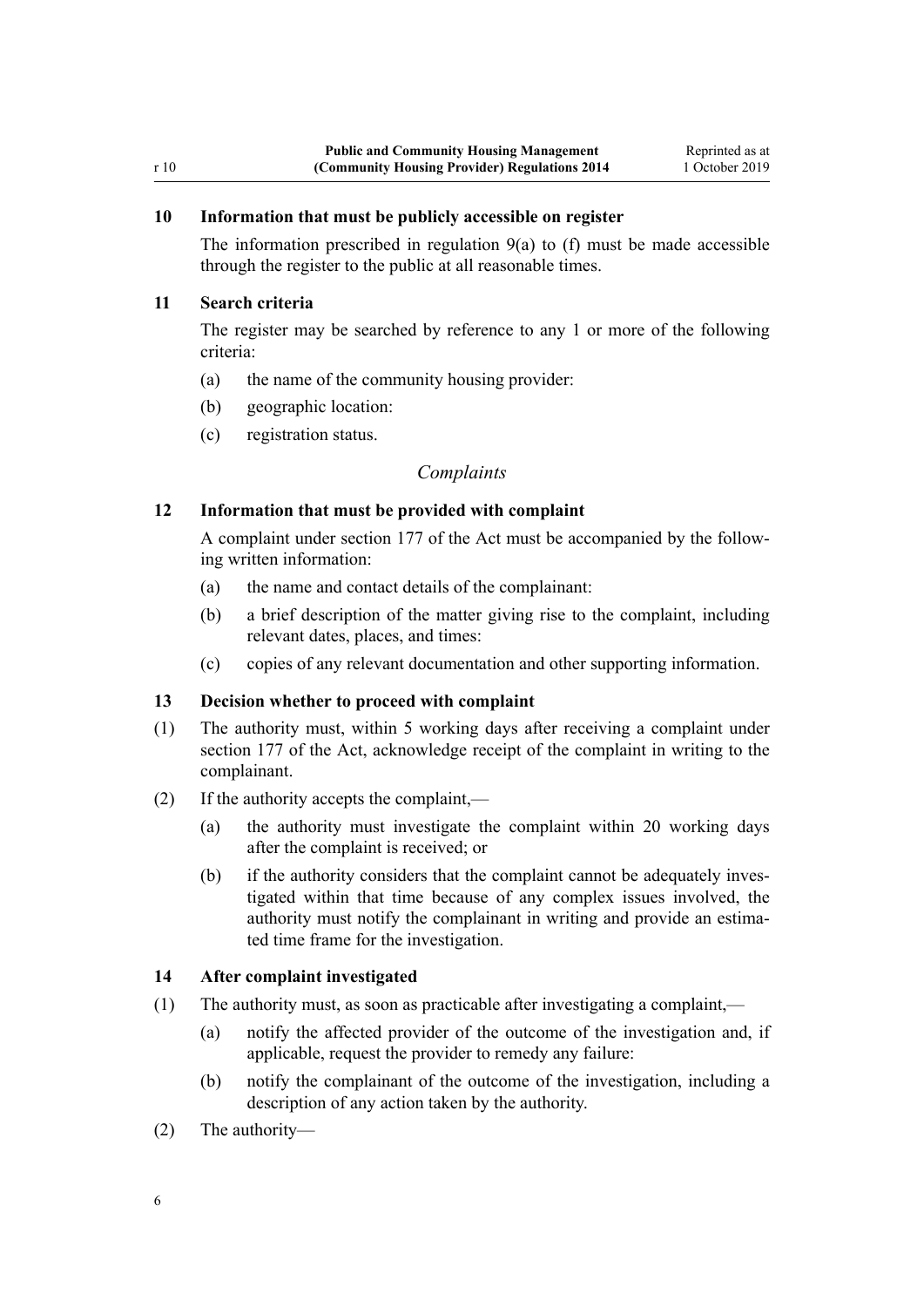<span id="page-6-0"></span>(b) may require the provider to remedy any failure within a shorter time frame if the authority considers that the failure could result in serious harm to any occupants of any housing for which the provider is responsible.

# *Income-related rent subsidy*

# **15 Date that income-related rent subsidy becomes available**

The income-related rent subsidy becomes available on and from 14 April 2014 to community housing providers that—

- (a) have obtained registration in *class 1: social landlord* or are deemed to be registered under [section 173](http://legislation.govt.nz/pdflink.aspx?id=DLM6091298) of the Act; and
- (b) have entered into a contract with the agency to receive the income-related subsidy.

# *Request for revocation of registration*

# **16 Request for revocation of registration under section 170(2) of Act**

When requesting revocation of its registration under [section 170\(2\)](http://legislation.govt.nz/pdflink.aspx?id=DLM6091295) of the Act, a community housing provider must provide the authority with evidence that appropriate arrangements have been made to ensure that the provider's social housing tenants will not as a result of revocation be disadvantaged with respect to—

- (a) geographic location:
- (b) type of housing:
- (c) amenities in housing:
- (d) eligibility for or access to income-related rent.

*Appeals*

# **17 Appeals to be made to District Court**

- (1) An appeal by a community housing provider under [section 184](http://legislation.govt.nz/pdflink.aspx?id=DLM6091714) of the Act must be made to a District Court.
- (2) The District Courts Act 1947 and the rules of the District Courts apply, with any necessary modification that the court thinks fit, to an appeal under [section](http://legislation.govt.nz/pdflink.aspx?id=DLM6091714) [184](http://legislation.govt.nz/pdflink.aspx?id=DLM6091714) of the Act.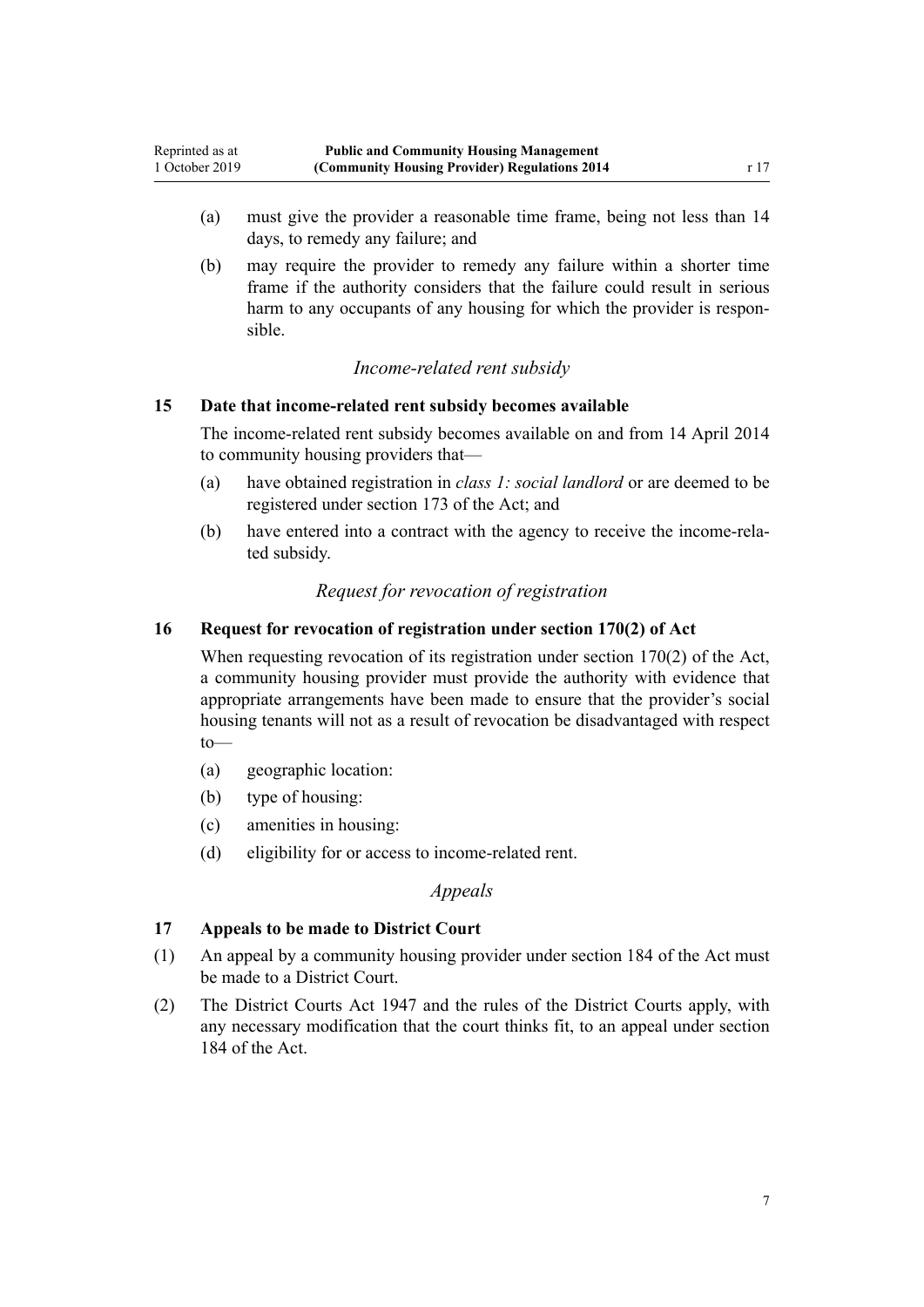# **Schedule**

# **Performance standards for registered community housing providers**

[rr 3](#page-2-0), [7](#page-4-0)

# **1 Governance**

<span id="page-7-0"></span>Schedule

- (1) For the purpose of ensuring that it is well-governed at all times, the registered community housing provider (the **provider**)—
	- (a) has an identified group of suitably skilled people responsible for its governance; and
	- (b) has documented systems and processes that include—
		- (i) strategic, operational, and financial planning documents; and
		- (ii) quality and risk management plans and mitigation strategies; and
		- (iii) effective, transparent, and accountable arrangements and controls for decision making.
- (2) The provider ensures that the governing body—
	- (a) has access to relevant external expertise as required; and
	- (b) complies with legislative, regulatory, and legal requirements; and
	- (c) complies with relevant government policies.
- (3) The governing body understands the financial status of the provider at all times.
- (4) The provider—
	- (a) acts with integrity in its business activities and maintains high standards of probity relating to its business activities; and
	- (b) establishes and administers a code of conduct for its employees and members of the governing body; and
	- (c) establishes and administers a system of employment and appointment checks; and
	- (d) establishes and administers a system for preventing, detecting, reporting, and responding to instances of fraud, corruption, and other criminal conduct by employees and members of the governing body; and
	- (e) identifies and abides by relevant accounting and auditing practices; and
	- (f) does not bring the reputation of the community housing sector into disrepute.

# **2 Management**

The provider is managed in a safe, efficient, and effective manner at all times, and for that purpose the provider has documented systems and processes to ensure that—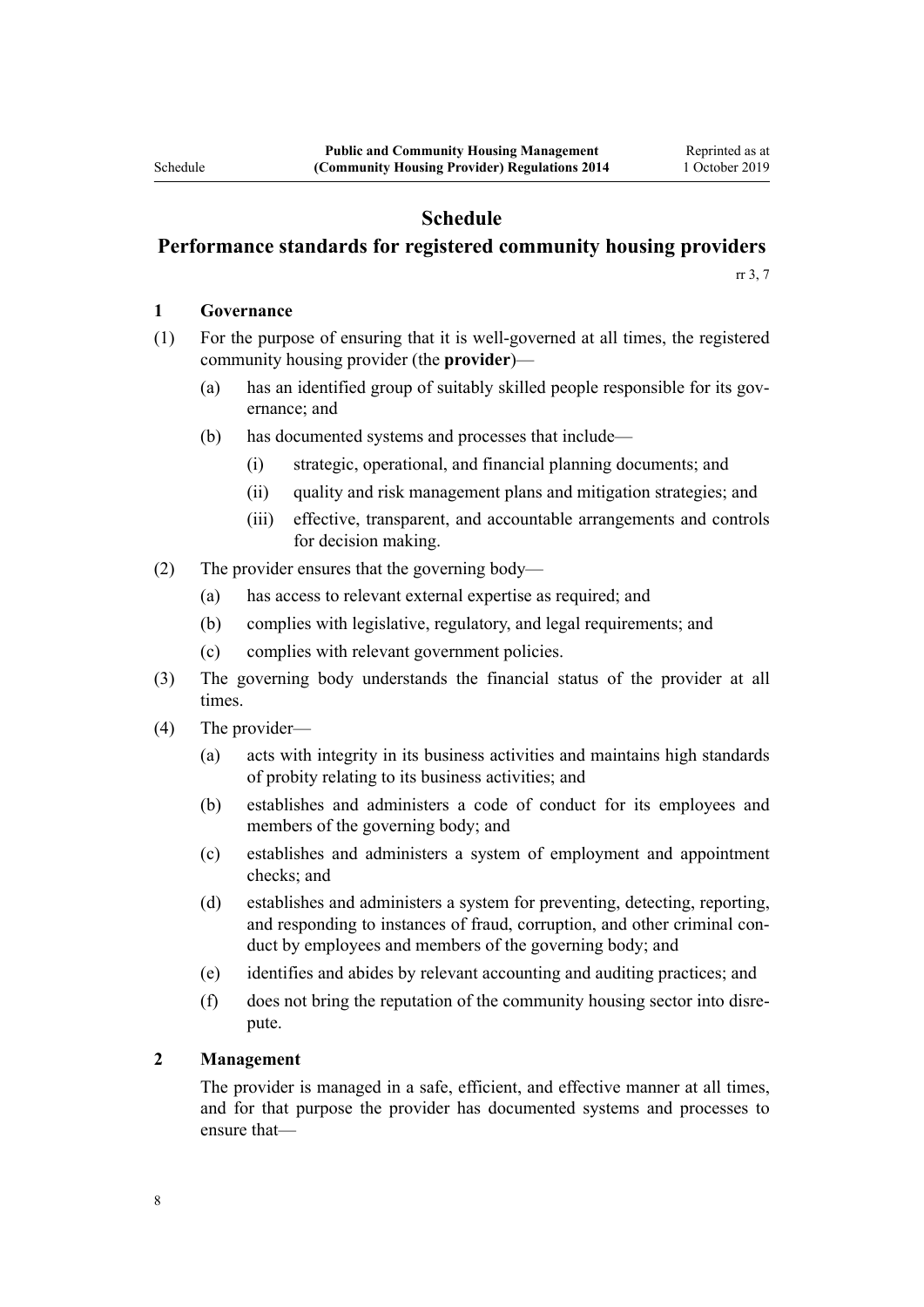- (a) appropriate accountability measures in respect of decision making, probity, and service delivery are in place and monitored; and
- (b) the outcomes for tenants are appropriate, measurable, and monitored in relation to the following:
	- (i) affordability:
	- (ii) access to information:
	- (iii) access to services (including a complaints process); and
- (c) the provider can demonstrate that Crown funding for the purchase of tenancy services is used for tenancy services; and
- (d) there is an appropriate management structure, and systems, policies, and procedures are in place to ensure that—
	- (i) the operational needs of its business can be met; and
	- (ii) intended outcomes of its business can be achieved.

# **3 Financial viability**

The provider demonstrates financial viability and solvency at all times, and for that purpose the provider has documented systems and processes to ensure that—

- (a) there is a viable capital structure; and
- (b) appropriate financial performance is maintained; and
- (c) financial risk exposure is managed.

# **4 Tenancy management**

The provider has documented systems and processes to ensure that—

- (a) the provider complies with all relevant legislative requirements (including the [Residential Tenancies Act 1986](http://legislation.govt.nz/pdflink.aspx?id=DLM94277)); and
- (b) the tenancy management process is transparent and responsive; and
- (c) confidentiality of all tenancy information is maintained.

# **5 Property and asset management**

The provider manages its community housing assets in a manner that ensures properties are suitable, and for that purpose the provider has documented systems and processes to ensure that—

- (a) changing housing needs are determined and plans for asset acquisitions, disposals, and reconfigurations to respond to those needs are in place; and
- (b) relevant property condition standards are set, measured, and met on an ongoing basis; and
- (c) cyclical and life-cycle maintenance to maintain property conditions is planned and undertaken in a timely manner; and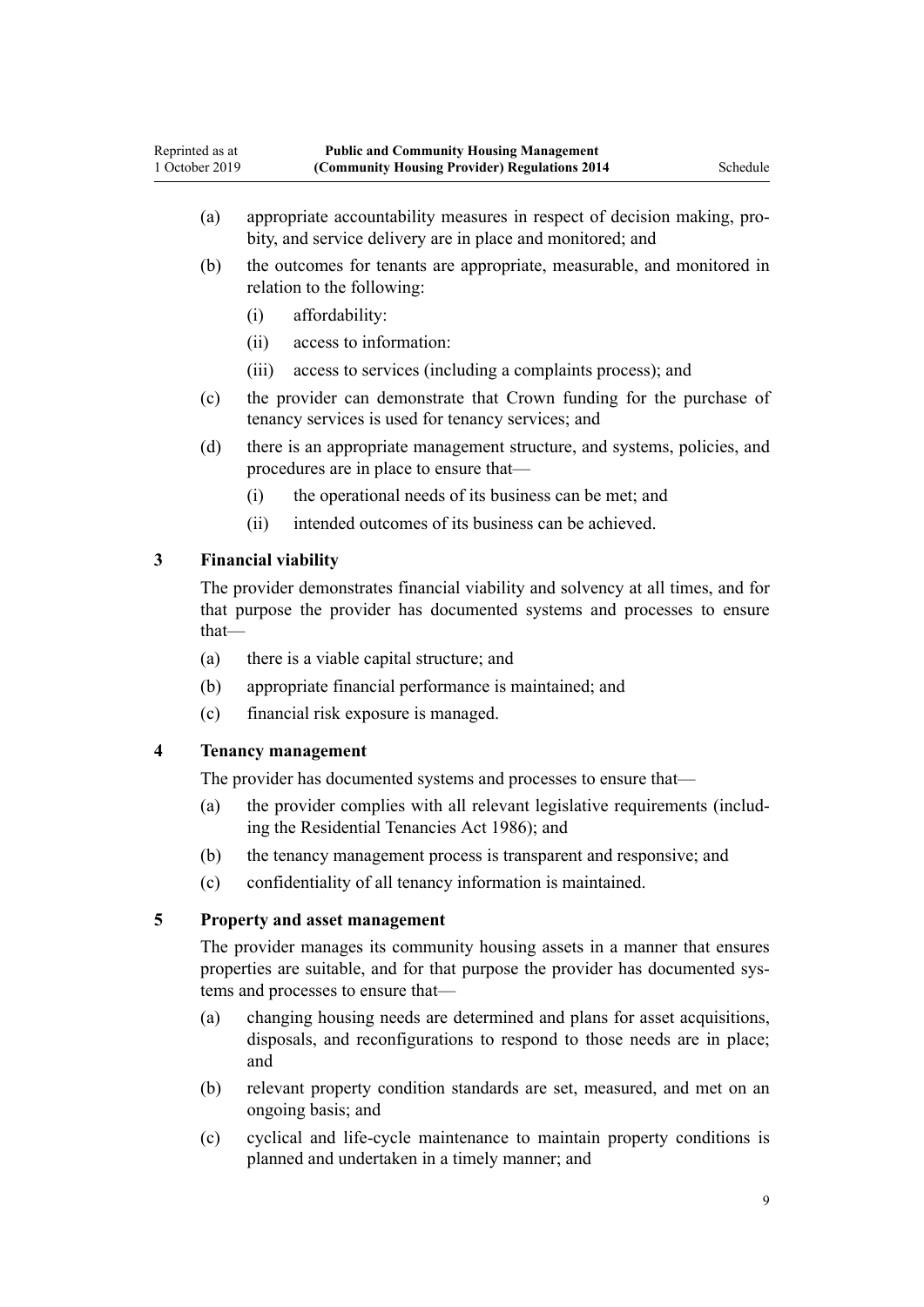(d) the provider complies with all relevant legislative requirements (including, but not limited to, the [Building Act 2004](http://legislation.govt.nz/pdflink.aspx?id=DLM306035), the [Building Regulations](http://legislation.govt.nz/pdflink.aspx?id=DLM162569) [1992](http://legislation.govt.nz/pdflink.aspx?id=DLM162569), and the [Residential Tenancies Act 1986](http://legislation.govt.nz/pdflink.aspx?id=DLM94277)).

> Michael Webster, Clerk of the Executive Council.

Issued under the authority of the [Legislation Act 2012](http://legislation.govt.nz/pdflink.aspx?id=DLM2997643). Date of notification in *Gazette*: 10 April 2014.

Schedule